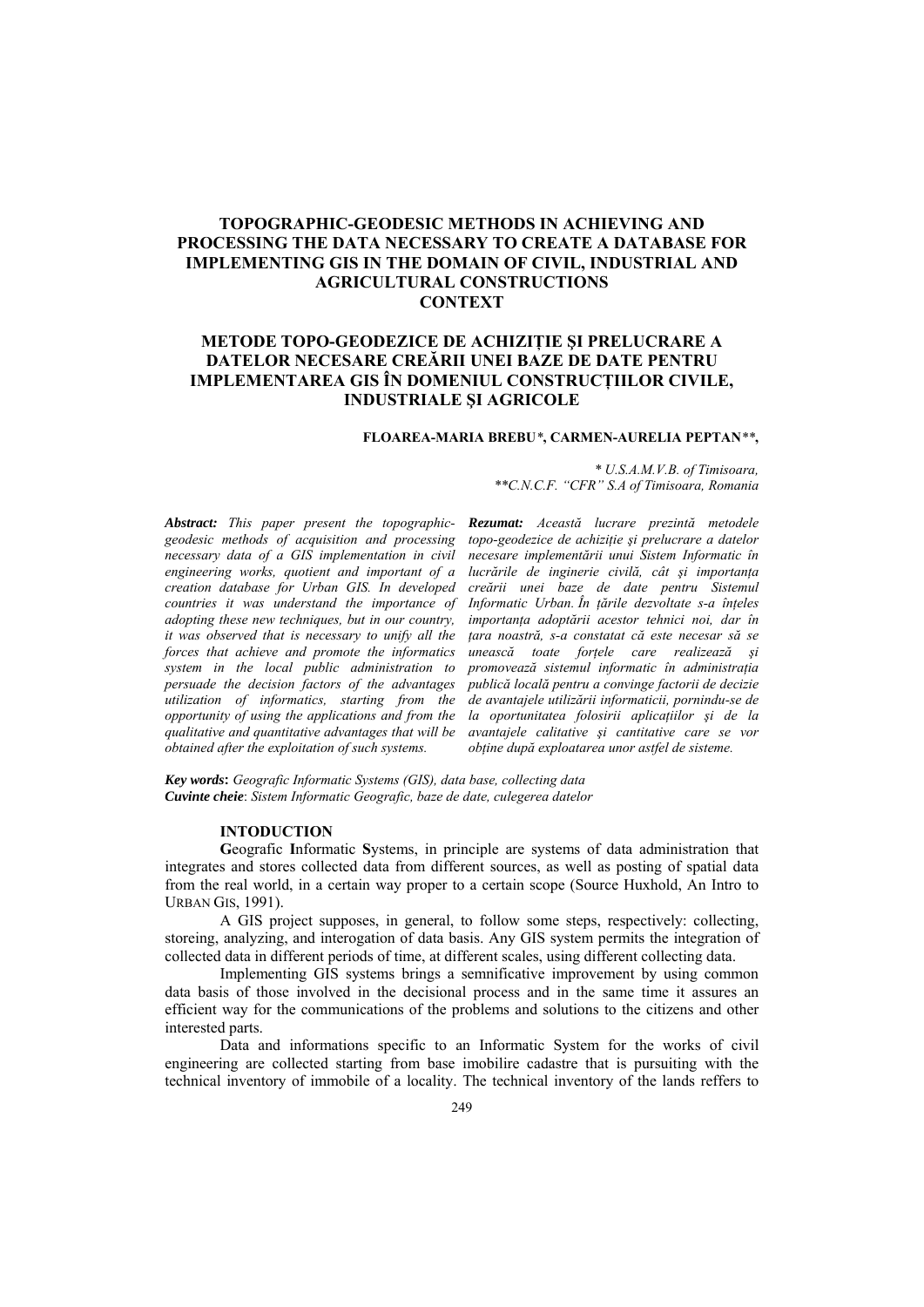their total surface, usable cathegory and destination, but the technical inventory of the constructions takes into consideration their measurement, the constructed surface at the ground, number of levels, technical elements of the construction, the endowment withe technicaledilitary installations and the year in which was executed the construction.

Another base element for data aquisition it costitutes the current immobiliary cadastre that has the same content as the based cadastre and it is executed continuously in the scope of recording all the changes appeared on buildings and lands, with or without constructions.

## **TOPO-GEODESIC METHODS OF AQUISITION AND PROCESSING THE DATA NECESSARY TO IMPLEMENT A GIS**

The aquisition of data necessary to create a complete data base is made by topogeodesic data. Automatisation of topographic and cadastre works lead at obtainning data under digital form.

The main technological phases reffers at the collecting, processing and writting topo-cadastral data. The automatic system permits the organisation of data in independent files with the describing of all the informations concerning the digital plan and with the data necessary to lay down the cadastral registers. All thsese files are bonded together having the scope to form, finally a database.

Collecting the topographical data necessary to create a data base for a GIS is a complex activity ehich can be achieved through the following methods:

 *By scanning and vectorisation manuallly*, semi-automatically and automatically, in the case of existance of some carthographic material that corresponds to the proposed purpose. To copy the analogical maps into computers there is used the scanner (a device capable to copy optically the images). Following the process of scanning it is obtained a screening image and it can be passed to the process of vectorisation. In the case of automatic vectorisation the software takes over the screening image and transforms the represented entities intp vectorial entities. This method is rarely used.

If we use the manual vectorisation, than the screening image is imported into the software, but this software will be used as a simple visual reference to draw vectorially the entities represented on this.

 *By digitisation of the existent plans*, if these correspond to the proposed purpose;

*By processing the digital data* if these exist;

 *By topo-geodesical methods and especailly measurements* executed with *GPS*, with *total stations*, through *photogrametric* exploitation and the *exploitation of teledetection* records.

GPS (Global Positioning System) is a sofisticated technology based on system of satellites through which it can be determined the position of points on the surface of Earth. The principle is the following: the satellite emits a codification signal on an established location, but the receiver reveive the signal, decodificates it, processes the informations and it determines its position. Comparatively with the classical methods, the sytem assures a centimetric position, sometimes millimetrically in plan and a little bit weaker on levels.

With the help of total station there are assured the measurements and comand recording of topographical elements, most of them having incorporated their own programmes for solving some current problems directly on the site. The total station as representative instrument of modern topography is a tahimeter having electonic structures and commands. It is used mostly because of its efficaciousness, safty and precision superior to classical tahimeters.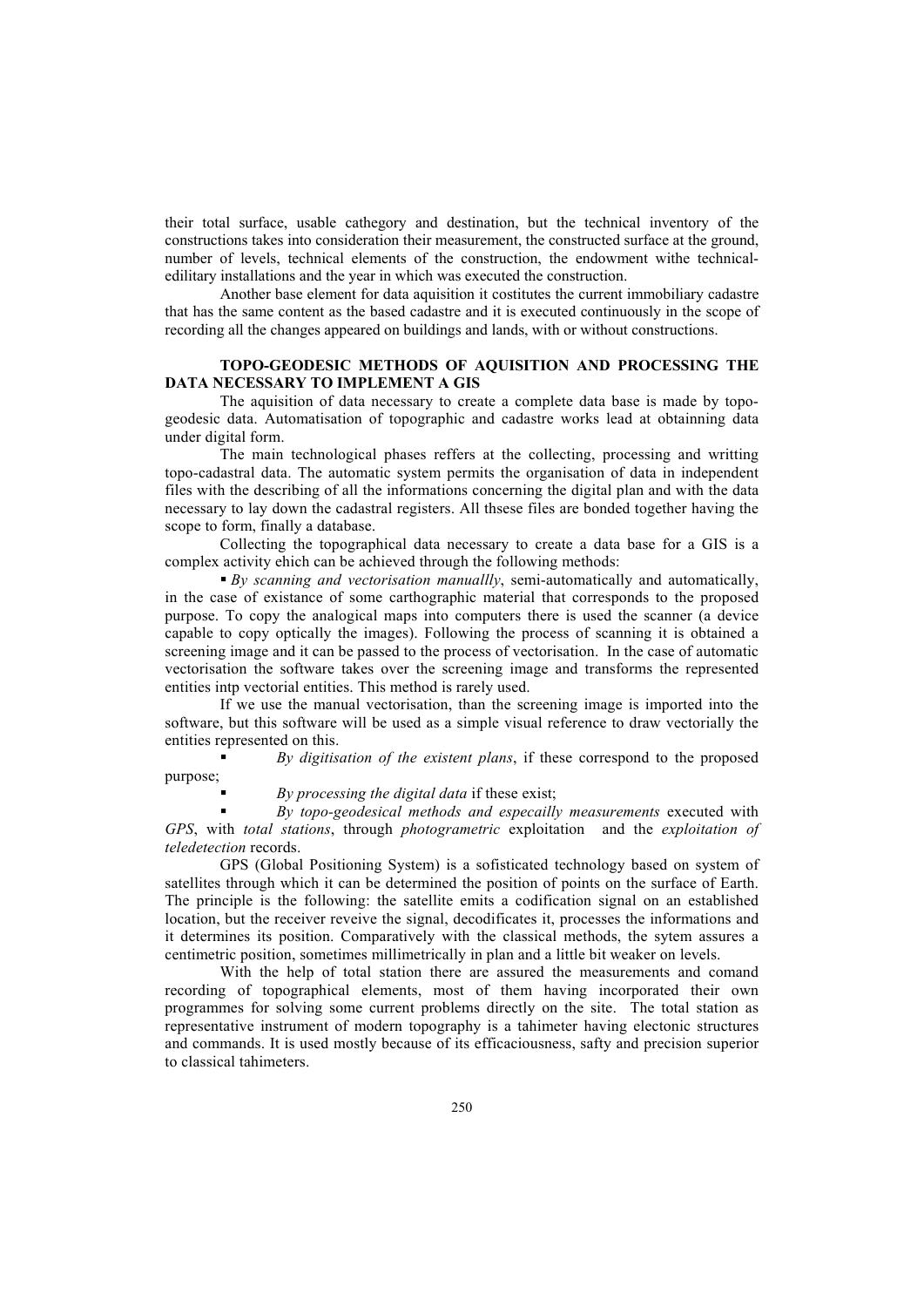Photogrametry can be considered a new technique in site measurements in the way that the position of some details can be obtained directly on special photographs, metrical, called photogrames, executed in certain conditions, from the plain (called aerial photogrames) or from the ground level (terestrial photogrames). Photogrammetric methods have the advantage of producing a unitary and actually representation of site data.

Teledetection uses satellite images obtained from the satelites specialised that photographs the earth shell, as well for technologies of catching, processing and analyzing aof these images.

The support network is accomplished with the help of GPS technology but thickenning network, surveying network and all the detailed points are measured with the total station. Altimeter network is measured with automatic levelling indicators.

Data collected from the site shall be transferred with the help of special programmes, in computers of PC type in order to be processed.

The base principle of automatic processing of data consits in their uniformity and continuity, starting with the site phase, meaning details surveying.

Compensation calculus of measurements is made using special programmes (TopoSys). To use site data, these have to be converted in recognised formats and accepted by these software. The programmes are conceived with a wide range of projections used all over the worls, such as to be permitted different calculus and tranformations of geographical, geocentrical and rectangular coordinates. That's why it is possible the execution of some particular projection systems. These assure the reduction of measured sizes and it accomplishes all the ussual calculus from topography and cadastre and assure the rigorously compensation of sizes through different procedures.

After this compensation phase of measurements it is obtained a file containning the final coordinates of detail points. This file can be processed automatically in order to obtain a plan with a programme that accomplishes the identification, sorting and creation of distinct objects considering the their site surveying order but also the codes used by the operator in the site phase.

All these data, no matter of collecting and processing method have to be brought in the data base with the same characteristics, meaning format and tematic attributes.



Figure1. Collection of necessary information in order to create a data base

The accomplishment ofa a data base is made in many phases and it contains informations depending on the proposed purpose.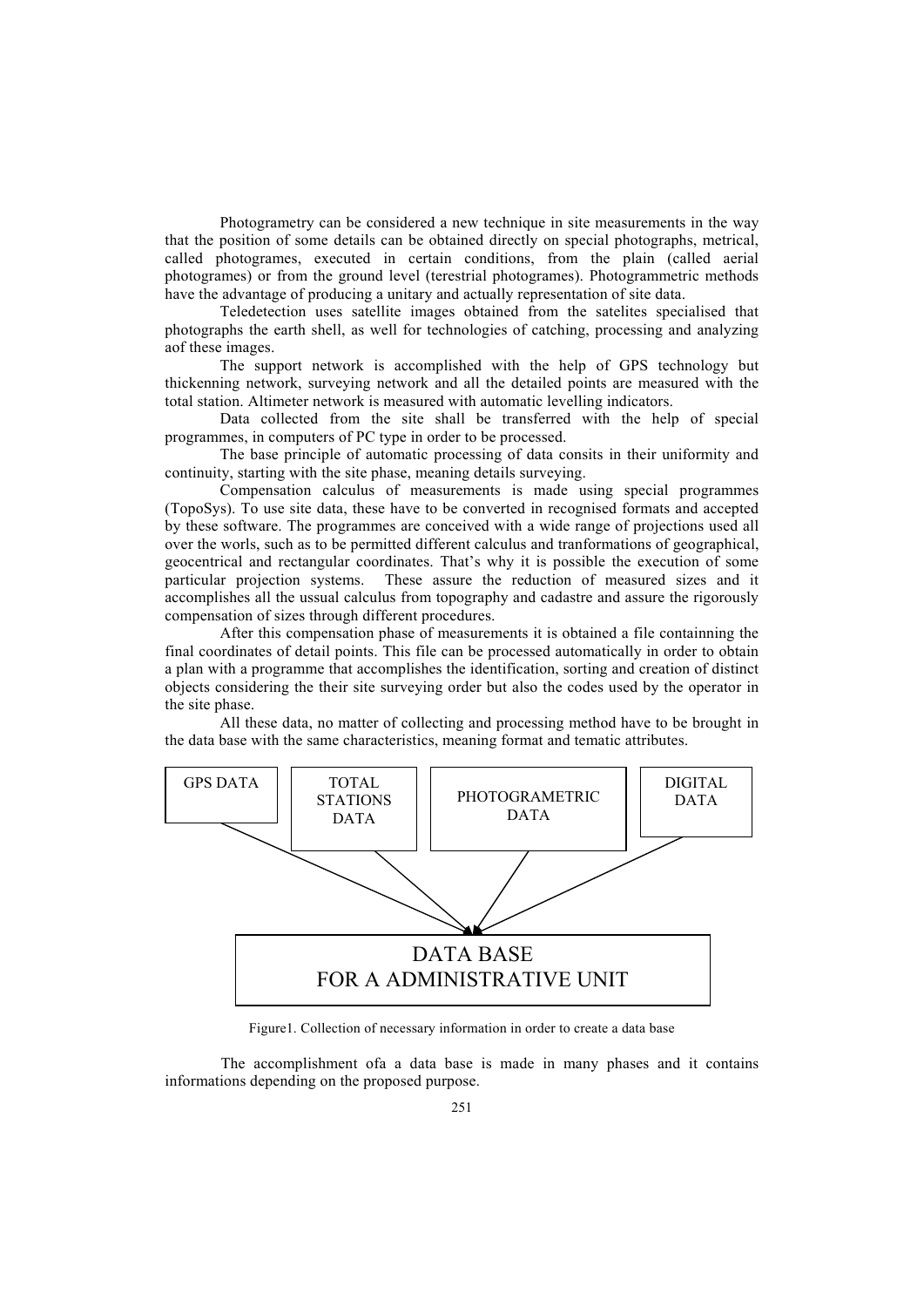Database for buildings furnishes informations concerning:

1. *destination of the buildings*, is recorded only if the initial destination differes from the actual one and if this is known;

2. *actual usage of the buildings*, is established estimatively, depending on the weight that it occupies in the developed surface of building unit;

3. *number of floors*, is established for the buildings with one or more levels and it is noted with written numbers, as exponent of mapping parameter;

4. *number of underground floors*, is recorded if they don't have other technical destination and if they are not habitable. They are identified by "S" symbol, noted as exponent of mapping parameter;

5. *strength of the structure*, is recorded by mapping parameters as follows:

A- for buildings with durable masonary, reinforced concrete or metallic structure and reinforced concrete plate;

B- for buildings with bearing walls without structural strenght and reinforced concrete or wood plates;

C- for buildings made of wood, having reinforced concrete or stone foundations;

D- for buildings made of straws, earth or loam bricks.

6. *foundation type*, is recorded in all the cases depending on the main material used at the constructuin, as it follows: B- concrete, P- pile, R- mat foundations, L- wood;

7. *walls type*, is recorded taking into account the construction material:

CP- reinforced concrete frames;

D – mixed diaphragm;

 $Z$  – masonary;

 $L - wood;$ 

PM- big panels of reinforced concrete; P- straws and loam bricks;  $A - others.$ 

8. *roof type*, or roof sheeting, which can be made from: AZ – asbestos; B – bituminous; OL- shingles; Ş- clapboard; T- tile; TB – sheet-metal;  $A$  – others.

9. *heating type*, is recorded for each unit of the building, inaccordance with the used combustible or source: wood, gas, black oil, termofication, electrical energy;

10. *edilitary ebdowments of the building*, is recorded for each unit building and parcel, as follows: water, sewerage, electrical energy, natural gases, termofication and telephony;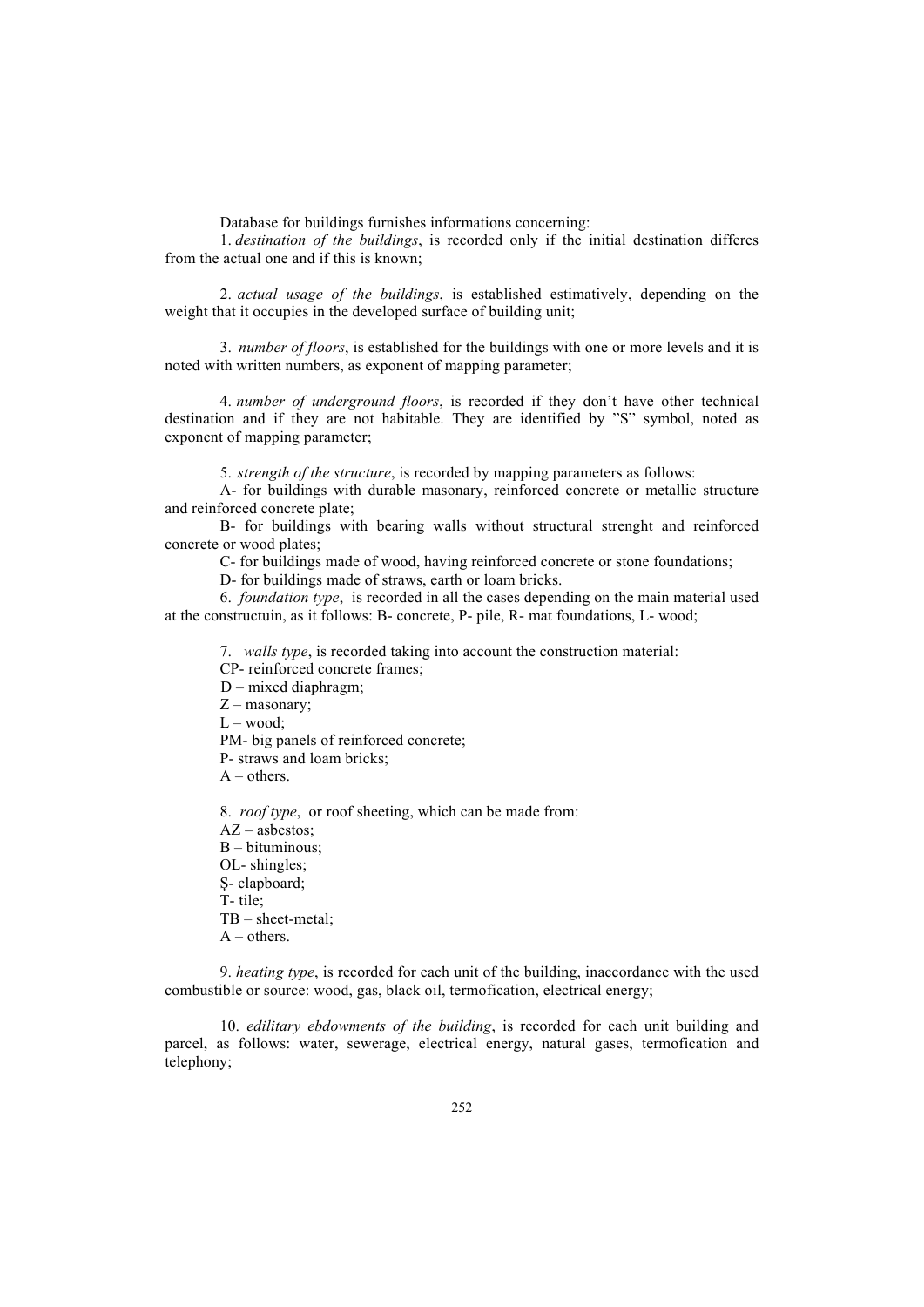11. *buiding state*, is appreciated in report to building ancientness, technical endowment, confort state, improvement state and interior and exterior renderings.

12. *constuction year*, is establised by the property paper, construction year, imposed certificate from the Financial Administration, written witness of the owner or verbal witnesses of the neighbours;

13. *type of property*, is established in report with the titular of property right , on the base of papers he owns it, for each unit of the building partially;

14*. administration type*;

15. *capacity type*, is reffering to the number of habitant rooms;

16. *number of families and persons* that live in each unit building.

The database for lands reffers to:

- 1. district number (of cadastral sector);
- 2. parcel number;
- 3. sub-parcels number;
- 4. owner or possesor;
- 5. right of owning or possession;
- 6. habitation category;
- 7. edilitary endowment of the parcel;
- 8. total surface of the parcel.
- 9. Any database has to fulfill the following functions:
- 10. function of defineing the data;
- 11. funtion of usage the data;
- 12. function of administration the programmes;
- 13. function of manageing;
- 14. functia of usage the database.

The object of informatic system is to provide information concerning the inventary of land situation in the scope of organisation of specific activities.

Conception of a databes of civil engineering works comprises an assembly that automatisate the collecting, processing, administration, displaying and reactualisationof informations.

The quality of informations from a informatic system depends on a series of factors concerning system characteristics, level of education of usable personnel, quality and way of collecting the data, processing, analysing and actualisation of informations.

### **CONCLUSIONS**

Having available a computerised processing system, the concept of collection and processing geodesic-topographic data can be modified correspondingly to the facilities offered by it, passing at the usage of methods and collecting procedures and modern processing of the data

In prospect to accomplish the database, no matter of ways and manners of performing the site measurements, it matters in the end the obtainning of coordinates for the points that defines vectorial graphs and the eventual additional information.